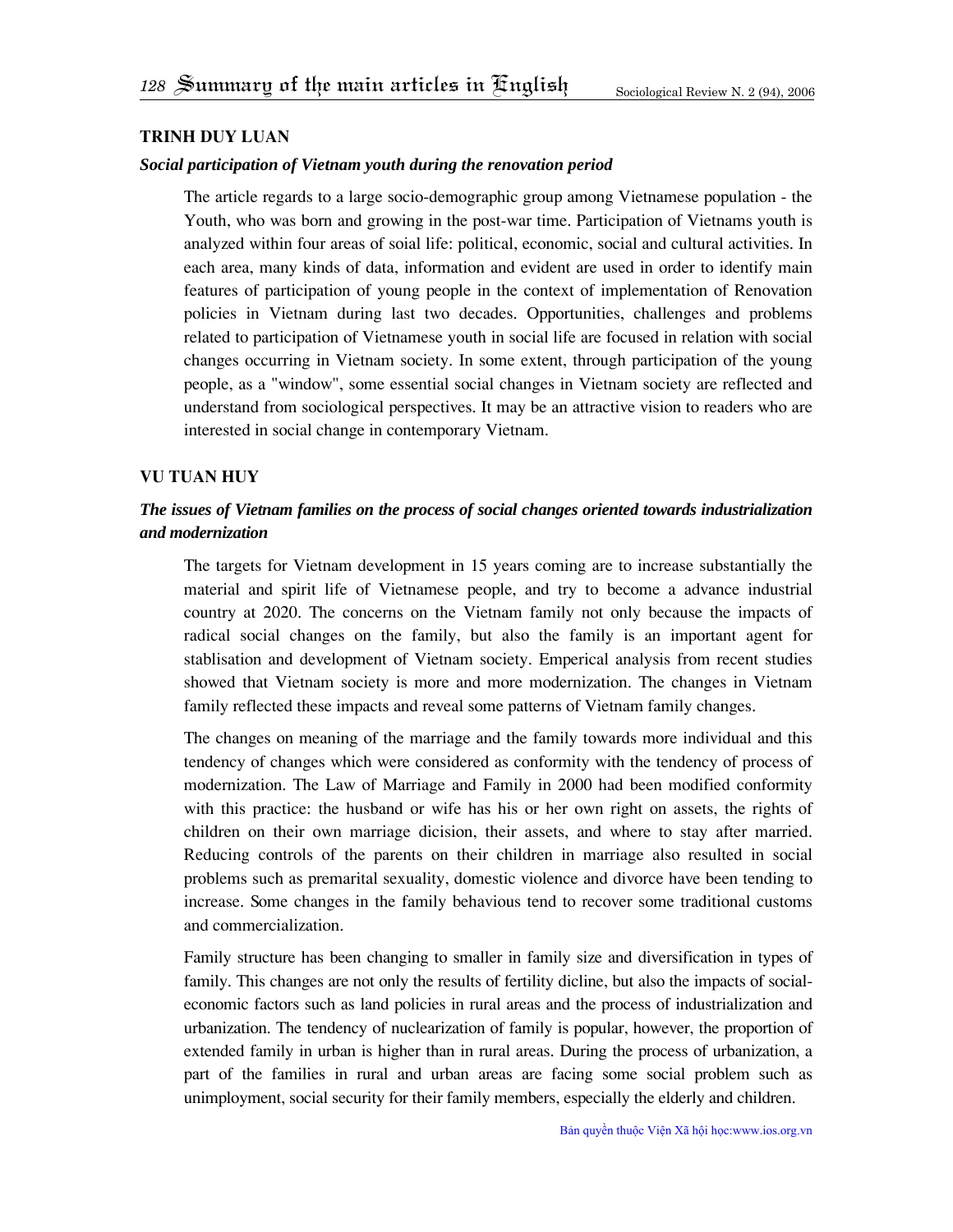Labor division and decision making pattern in the family are still some aspects of gender inequality. The tension of family roles by the impacts of economic transformation towards market economy that are factors generated the disagreement and domestic violence in the family. The gender stereotypes and labor division in the family which are issues worthnoting for the socialization function of the family for their member in general and children in particular.

# **Nguyen chi dung**

### *Family types and children education in Hanoi families nowadays*

Based on the results of a sociological survey "Impacts of family structure changes on children education in the current Vietnamese family (the case of Hanoi)" that was carried out in 2004-2005, the article has examined family types and how their changes are connected to education processes, including the needs for, contents, methods and the results of education. After analyzing the family types and the needs for, contents, methods, forms and results of education the article has proposed some main solutions that can increase the family education effectiveness in present conditions. These include the promotion of a comprehensive education for the youngsters, love and respect for the elderly, prevention of social evils (especially drug use) and full activation of all family members (especially grandparents and parents).

# **Le thuy hang**

#### *Gender differences in parents' investment plans for children study*

Based on quantitative and qualitative data from a survey "Socioeconomic life in Loc Hoa" the article has tried to identify whether there is any gender difference in investment plans for children study and its affecting factors.

The results have shown that there is still a gender difference in investment plans. Parents plan to invest more in sons' education so that sons can achieve higher grades even when daughters do better in schools than sons. Family's economic conditions seem to exert a significant influence on how different the investment plan for sons is from that for daughters. In families with economic difficulties parents give priority to sons' education over daughters'. However, parents' educational levels have not influenced the investment plans in statistical terms.

### **Nguyen quy thanh**

#### *Internet and value orientation of students towards pre-marital sex*

The study "Internet and value orientation of students toward pre-marital sex" is a part of a broader research on "Relation between Internet use and Students' lifestyle". This study aims to reveal whether "internet use would change students' value orientations toward pre-marital sex?". The study has used a data set collected from 640 students in two education centers of country: Hanoi and Ho Chi Minh city. The data analysis lets us Bản quyền thuộc Viện Xã hội học:www.ios.org.vn